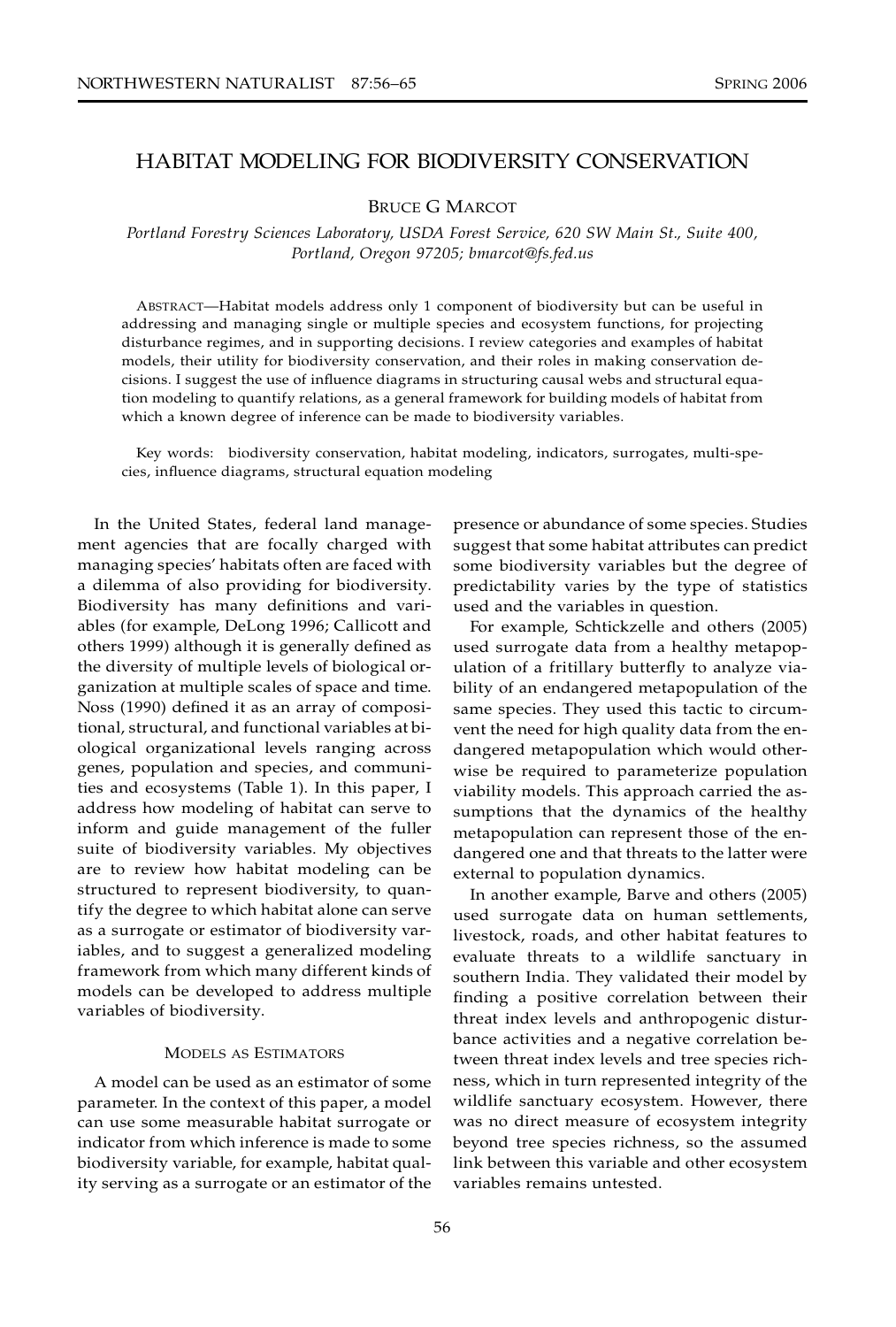| Level of biological<br>organization | Composition       | Structure                 | Function                 |
|-------------------------------------|-------------------|---------------------------|--------------------------|
| Gene or genome                      | Allelic diversity | Effective population size | Inbreeding depression    |
|                                     | Rare alleles      | Heterozygosity            | Gene flow                |
| Population or species               | Abundance         | Dispersion, range         | Vital rates              |
|                                     | <b>Biomass</b>    | Population structure      | Metapopulation trends    |
|                                     |                   |                           | Phenology                |
| Community or ecosystem              | Functional groups | Vegetation structure      | Key ecological functions |
|                                     | Rare communities  | Physical features         | Nutrient cycling         |

TABLE 1. Components of biodiversity with some example measurable variables (after Noss 1991). Note that only the community-ecosystem structural variables are what are typically regarded as ''habitat'' variables.

Oliver and others (2004) reported that types and variety of land classes served as surrogates to biodiversity, principally the spatial configuration of biological assemblages, for conservation planning. To test this relation, they studied vascular plants, invertebrates, and microbiota in 4 land classes varying in degree of size and isolation in Australia. They found that type of land class correlated with, and thus served as a surrogate for, unique biota even though many individual species may not have been uniquely associated with each land system. This meant that types of land classes could be used as surrogates to general species assemblage composition but not individual species. Also, degree of isolation of the land classes did not account for a significant amount of the variation observed in the species assemblages, and thus additional, explicit modeling of any isolation effects would need to be further pursued.

Other uses of surrogates, successful to varying degrees, include representing endangered species (Burton 2003), identifying optimal bioreserve networks (Rothley 2002), using landscape variables as ecological indicators of forest fragmentation effects (Lindenmayer and others 2002), using topography, soil, and hydrology to represent bird and dung beetle assemblages (Wessels and others 1999), and using vascular plants to represent fungal species richness in reserve design (Chiarucci and others 2005). Wilsey and others (2005), however, found that plant species richness incompletely represented grassland biodiversity.

The lesson from these examples is that the degree to which surrogate variables represent various aspects of biodiversity varies depending on the context and specific variables used. Thus, instead of searching for 1 surrogate to represent biodiversity, it may be more appropriate to develop a general modeling approach

to depict and evaluate efficacy of using habitat or other variables to represent biodiversity. Here, I suggest generalized methods for developing testable habitat models to represent and predict biodiversity variables.

## *Influence Diagrams Depict Relations*

One broad approach to developing habitat models to represent biodiversity variables may entail use of influence diagrams. At their simplest, these are pictures of boxes and arrows showing relations among variables (Fig. 1; Varis 1997) or more complex representations of directly measured variables, latent or unobserved variables, various correlation or causal relations, and unexplained variation (Fig. 2). An example of a latent variable is ''habitat quality'' which may be represented by a habitat suitability index (the HSI nodes in Fig. 2) calculated from observable habitat attributes.

Using influence diagrams is an efficient and useful way to depict current understanding and expert judgment of the relations between habitat variables and various dimensions of biodiversity. Influence diagrams can be developed from an individual's expertise, from rigorously querying a panel of experts, from synthesizing literature, or from a combination of these approaches. The advantages of using influence diagrams are that they are relatively easy to construct and to understand, they can represent a wide variety of variables and relationships, and unlike most statistical models they do not depend on having a large body of empirical data. However, they should be thought of as only the 1st step in developing more quantitative and testable models.

Although not always called such, influence diagrams are widely used in ecological and other modeling (for example, Jensen and Jensen 1996; Zhu and others 1998). A simple influence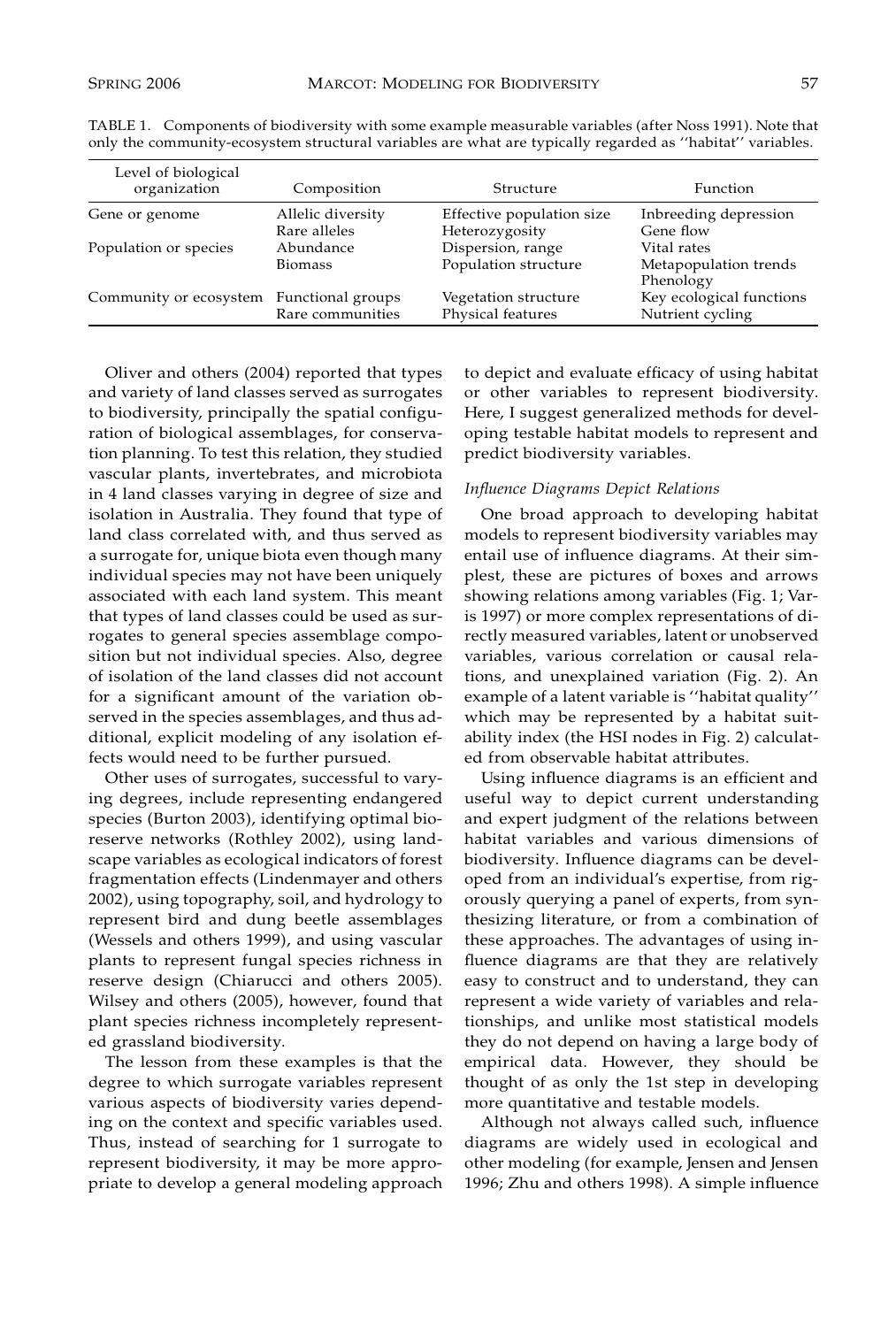

FIGURE 1. A simple influence diagram depicting habitat suitability for a terrestrial mollusk, the Malone jumping-slug (*Hemphillia malonei*), in the US Pacific Northwest.



FIGURE 2. Correlates and causes represented in a hypothetical species influence diagram.  $HV = habi$  $tat$  variable,  $HSI =$  habitat suitability index value derived from habitat variables,  $S =$  species presence or abundance,  $? =$  unobserved influence. Boxes represent observed or directly measured variables, circles represent latent (unobserved) factors or constructs, single-headed arrows indicate causal relationships between variables and constructs, double-headed arrows indicate associations between variables or constructs with no attribution of causation, and arrows not originating in a variable represent residual unexplained variances due to unmeasured factors, chance variation, or both.

diagram might depict inference made from some habitat surrogate variable to some biodiversity variable, for example key environmental and habitat correlates of a species of interest. At best, it would depict proximate causal factors, showing a ''causal web'' of influences (for example, Shipley 2002; Fabricius and De'ath 2004).

An influence diagram then can be expanded or embellished into many other model forms which can help depict and explain the degree to which habitat variables can serve as surrogates to biodiversity variables, and which can be explicitly tested for their accuracy of prediction. Some examples follow.

## *Expanding Influence Diagrams Into Other Model Forms*

*Partitioning the Variance.*—An influence diagram can serve as a picture of the statistical relations between predictor (habitat) variables and response (biodiversity) variables. The question of how well habitat can represent biodiversity can be restated as the degree to which the variability in some biodiversity variable is indexed or estimated by habitat variables. This can be represented in standard ANOVA fashion by partitioning variance of the response variable into among-groups (or treatment) sources and residual (or error) sources. The residual sources are essentially a statement of the degree to which variation in the biodiversity variable is not explained by the habitat variable(s). This is the unexplained variation shown in the influence diagram (Fig. 2). The complement of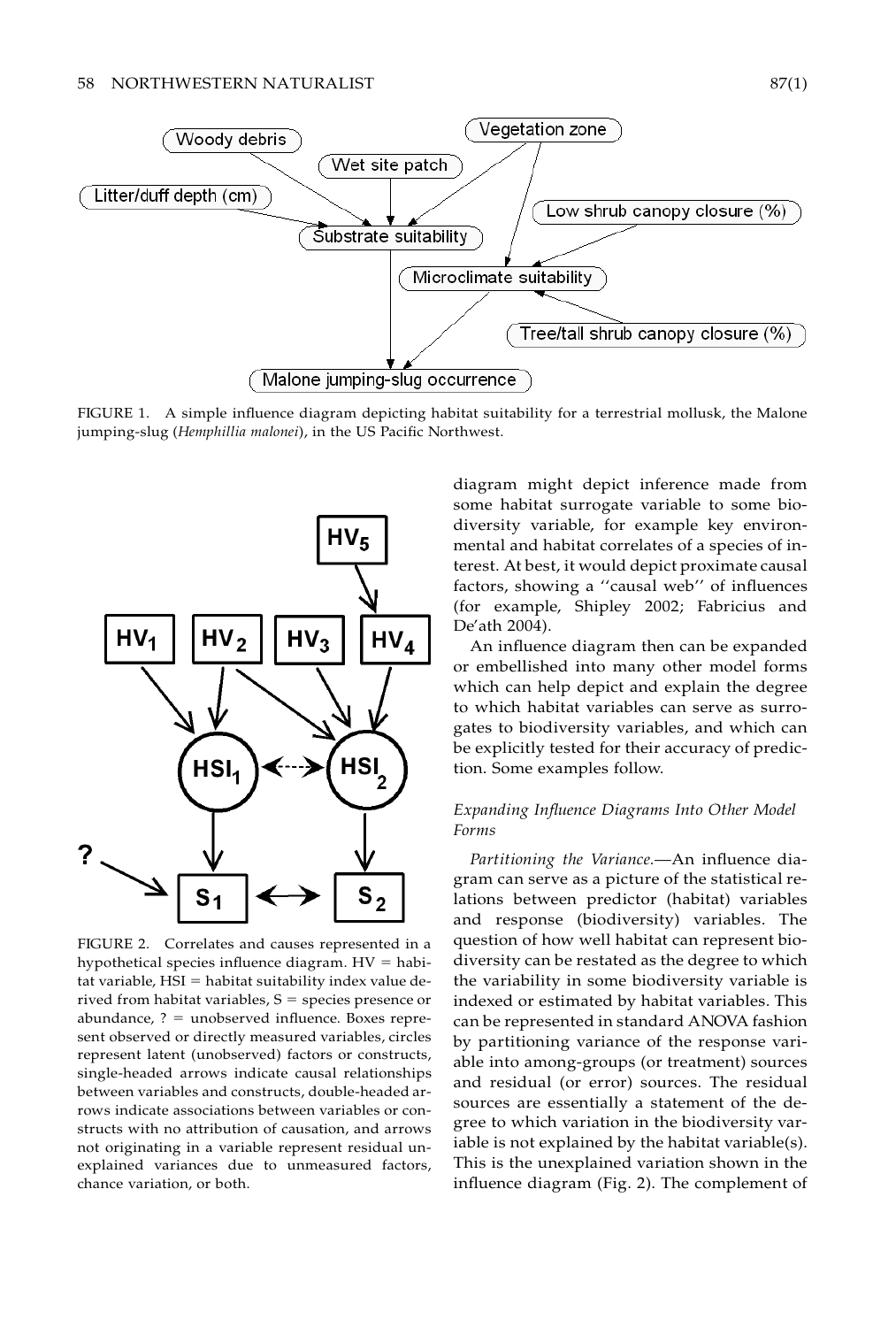this describes the degree to which management of the habitat variables can reasonably be expected to influence the biodiversity variable of interest.

Also, surrogate habitat variables can be viewed broadly as statistical estimators of the biodiversity variable(s). Statistical estimators have particular characteristics, namely precision, accuracy, bias, and consistency, in how well they can serve as surrogates or indicators for the response variables they index. Partitioning the variance can help explain and quantify some of these characteristics such as precision, but additional statistical analyses such as goodness-of-fit tests would be useful to determine other characteristics.

Also important is evaluating rates of Type I and Type II errors by controlling for confidence and power of statistical predictions of biodiversity variable(s) from habitat surrogates. Methods for controlling and evaluating such errors are beyond the scope of this paper and useful reviews are available elsewhere (Steidl and others 1997; Di Stefano 2001; Verhoeven and others 2005).

*Partial Correlation Analysis.*—Another way to describe the degree of predictability in statistical models is to calculate the standardized partial correlation between the habitat variable(s) and the biodiversity variable of interest. Partial correlation tells the degree of relation between the variables given influence from other sources, not all of which may be known. Standardizing the values makes it possible to directly compare relative effects among the variables. Many multivariate statistical modeling forms can be used for partial correlation analysis, such as traditional multiple linear (or logistic) regression. As an example, King and others (2005) used partial correlation analysis to describe the relative influence of various land-cover classes in predicting stream nitrogen and macroinvertebrate assemblages. A partial correlation model by itself, however, does not distinguish between causal and noncausal relationships between variables as used in an influence diagram (Fig. 2). Causality must be determined by other means, such as from corroborative studies or direct experimental manipulative studies (Marcot 1998).

*Path Regression Analysis.*—One particularly useful tool to depict partial correlation is path regression (Shipley 2002). A path regression



FIGURE 3. Path regression models. Top: A generalized path regression model explaining variation in some biodiversity variable from a habitat variable (H), non-habitat variables (N), and unknown influences (U). Labels on the lines represent individual influences or conditional probabilities (p). Bottom: A simple hypothetical path regression model of abundance of some migratory bird species.

model looks like an influence diagram with the arrows labeled according to their partial correlation (or conditional probability as may be used in a belief network, discussed below) (Fig. 3 top). For example, a simple influence diagram might depict the effect of breeding habitat, wintering habitat, predators, and unknown sources, on the abundance or dispersion of some migratory bird population (Fig. 3 bottom). The local manager may wish to know the degree to which managing for breeding habitat alone would provide for the population, and this would be depicted by the partial correlation between breeding habitat and the population variable.

In this hypothetical example (Fig. 3 bottom), path regression analysis may suggest that only 20% of the variation in a migratory bird population can be affected by conserving or re-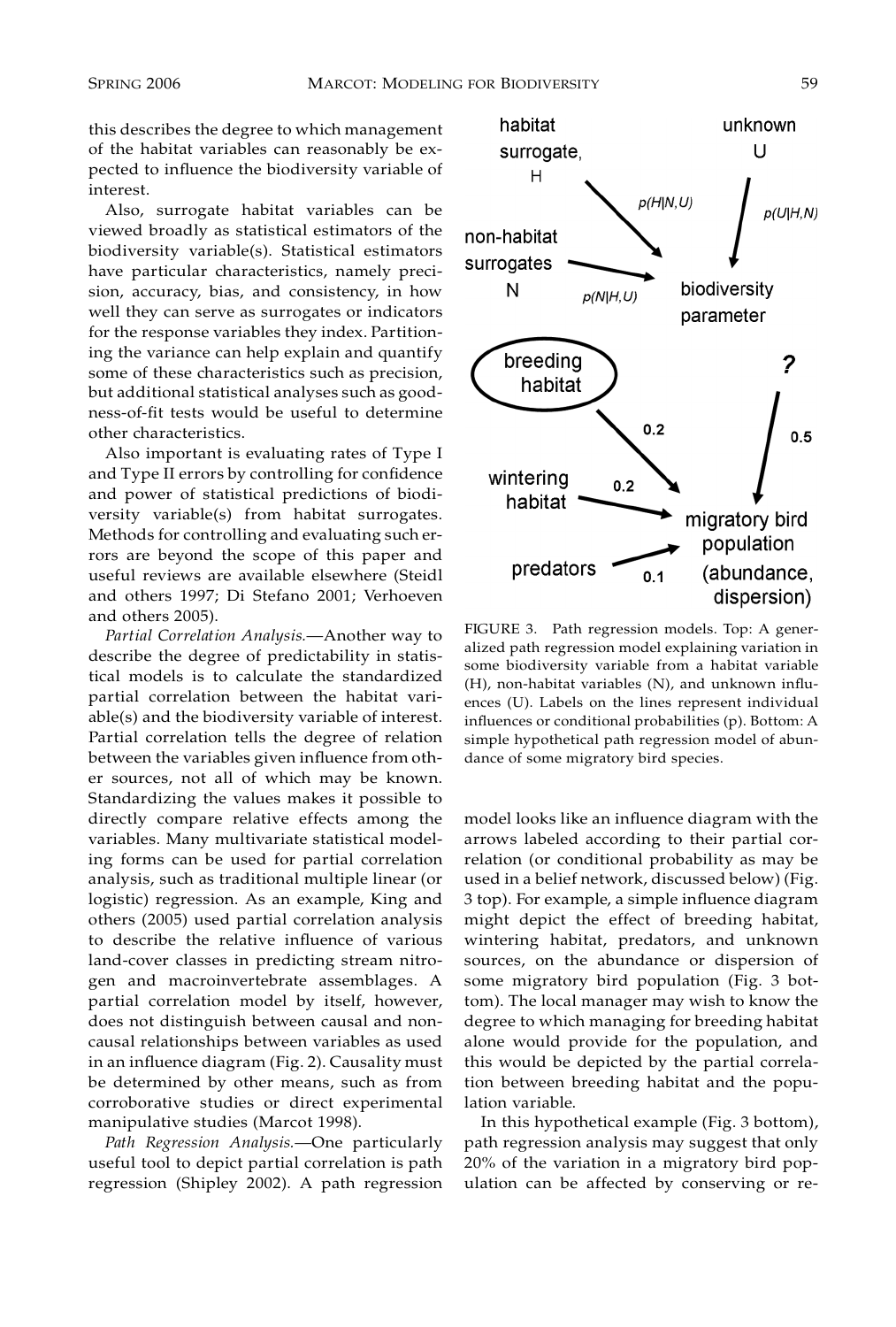

FIGURE 4. A Bayesian belief network model of Malone's jumping-slug based on the influence diagram shown in Fig. 1. This figure illustrates running the model for a specific location within the silver fir–mountain hemlock zone with a moderate litter–duff layer, presence of woody debris, absence of wet site patches, open canopy closure of low shrubs, and moderate canopy closure of trees and tall shrubs. Values by the solid bars are probabilities; for example, the model predicts an approximately 71% probability that this site has slugs present. Numbers below boxes A, J, and J1 are mean and standard deviation (assuming a Gaussian error distribution), where values in box A are scaled from  $-1$  for absence to  $+1$  for presence (thus, 0.412 denotes moderate evidence of slug presence). This model was developed, peer-reviewed, and refined from species expert experience, but was not further validated in the field.

storing local breeding habitat alone, and the remainder of the variation is influenced by other known and unknown factors. This does not mean that local breeding habitat is inconsequential; it may be a critical causal link to the persistence of the bird's population. But such an analysis can inform managers as to what outcomes they should realistically expect from a local habitat management program.

In fact, one can expect that only approximately 20 to 50% of the variation in the presence and abundance of most wildlife populations is accounted for by measurable habitat variables; large unexplained residual variances are common in ecological models, such as pollination models (Mitchell 2001). This means that at least half, often substantially more, of the variation is influenced by factors other than local measurable habitat variables. Habitat is still essential, but may not completely account for a desired population outcome.

*Process Simulation Modeling.*—Influence diagrams also can serve as the basis for process simulation models. Simulation models are typically time-dynamic based and often use some form of difference equations to represent incremental changes in values of variables. An example is Hudson's (1995) process model of the demand and output of commercially exploited wildlife. Hudson used the STELLA modeling shell which provides time-dynamic estimates of model variables such as population size, habitat extent, kill rates, and product values.

Other examples of process simulation modeling are commonly found as part of population viability analyses. Examples include spatially explicit, individual-based population simulation models (Schumaker 1992; Schiegg and others 2005), models of patch occupancy and metapopulation dynamics (Moilanen 2004), and models of dispersal (Higgins and others 2001).

*Bayesian Belief Network Modeling.*—Influence diagrams can become the basis for Bayesian belief network (BBN) models (Marcot and others 2001). BBNs depict probabilistic relations among causal variables and use Bayesian statistics to calculate probabilities of outcome states such as population presence, given conditions of input variables such as habitat conditions (Fig. 4). BBNs are based on unconditional or prior probabilities of input variables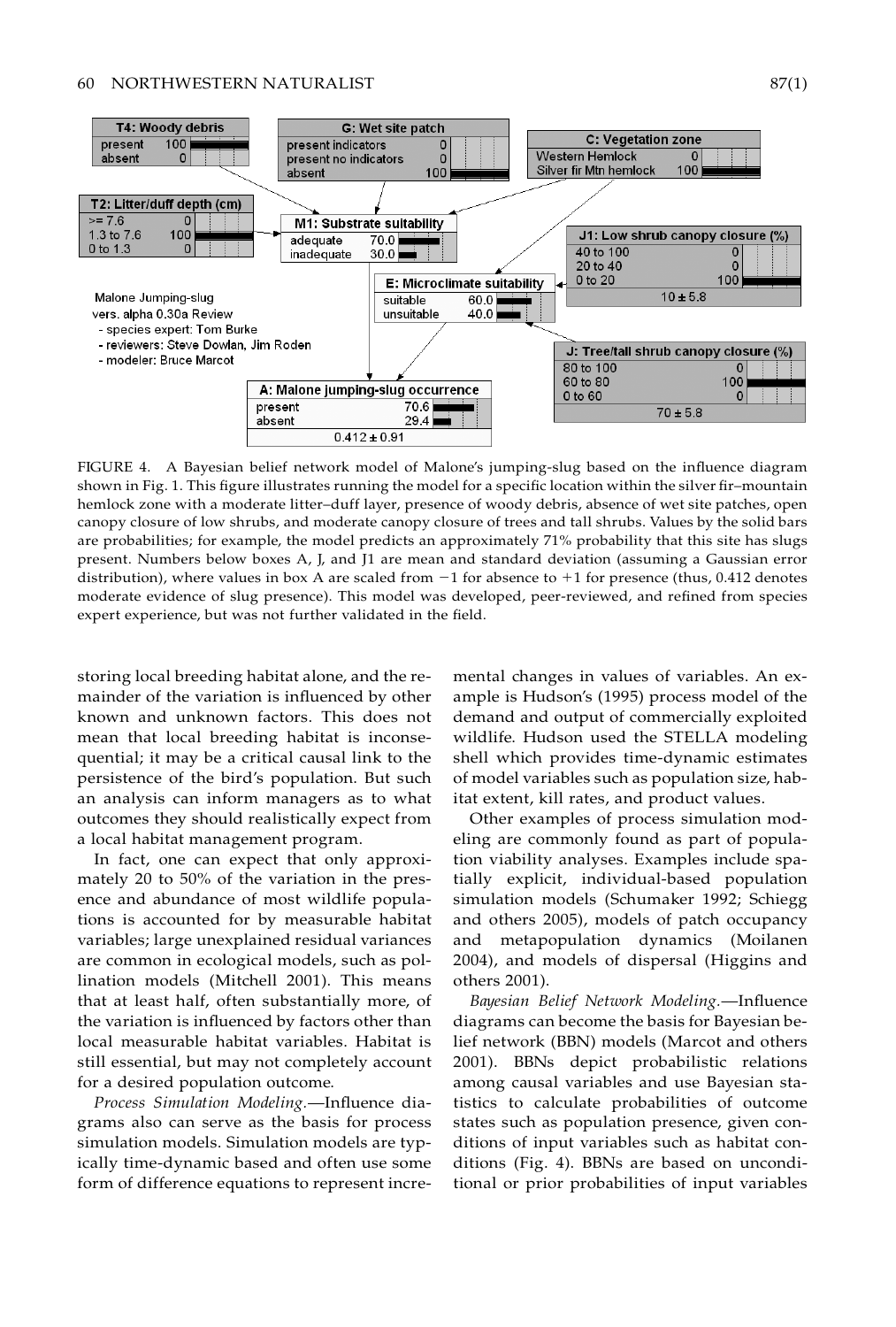|                                      | Predictor variables of microclimate suitability |                             |                                   |            |
|--------------------------------------|-------------------------------------------------|-----------------------------|-----------------------------------|------------|
| Tree or tall shrub<br>canopy closure |                                                 | Low shrub<br>canopy closure | Microclimate suitability (node E) |            |
| $(\%)$ (node J)                      | Vegetation zone (node C)                        | $(\%)$ (node J1)            | Suitable                          | Unsuitable |
| 80 to 100                            | Western hemlock                                 | 40 to 100                   | 100                               | $\Omega$   |
| 80 to 100                            | Western hemlock                                 | 20 to 40                    | 80                                | 20         |
| 80 to 100                            | Western hemlock                                 | $0$ to $20$                 | 70                                | 30         |
| 80 to 100                            | Silver fir-mountain hemlock                     | 40 to 100                   | 100                               | 0          |
| 80 to 100                            | Silver fir-mountain hemlock                     | $20 \text{ to } 40$         | 90                                | 10         |
| 80 to 100                            | Silver fir-mountain hemlock                     | $0$ to $20$                 | 80                                | 20         |
| 60 to 80                             | Western hemlock                                 | 40 to 100                   | 100                               | $\Omega$   |
| $60 \text{ to } 80$                  | Western hemlock                                 | $20 \text{ to } 40$         | 70                                | 30         |
| 60 to 80                             | Western hemlock                                 | $0$ to $20$                 | 50                                | 50         |
| 60 to 80                             | Silver fir-mountain hemlock                     | 40 to 100                   | 100                               | 0          |
| 60 to 80                             | Silver fir-mountain hemlock                     | $20 \text{ to } 40$         | 80                                | 20         |
| $60 \text{ to } 80$                  | Silver fir-mountain hemlock                     | $0$ to $20$                 | 60                                | 40         |
| $0$ to $60$                          | Western hemlock                                 | 40 to 100                   | 40                                | 60         |
| $0$ to $60$                          | Western hemlock                                 | $20 \text{ to } 40$         | 20                                | 80         |
| $0$ to $60$                          | Western hemlock                                 | $0$ to $20$                 | $\Omega$                          | 100        |
| 60 to 60                             | Silver fir-mountain hemlock                     | 40 to 100                   | 50                                | 50         |
| $0$ to $60$                          | Silver fir-mountain hemlock                     | $20 \text{ to } 40$         | 30                                | 70         |
| $0$ to $60$                          | Silver fir-mountain hemlock                     | $0$ to $20$                 | $\theta$                          | 100        |

TABLE 2. A conditional probability table of microclimate suitability in the Malone jumping-slug model (node E in Fig. 4). Probability values under the columns Suitable and Unsuitable were derived from expert judgment and experience and from an initial set of known site data.

(for example, box T2 in Fig. 4), conditional probabilities of intermediate variables (latent constructs in influence diagrams, such as boxes E and M1 in Fig. 4), and posterior probabilities of output or response variables (box A in Fig. 4). Prior and conditional probabilities (for example, Table 2) are typically assigned by expert judgment, literature review, empirical data, or some combination, and posterior probabilities are calculated using Bayesian learning statistical methods. BBNs also can explicitly include management and utility nodes that depict alternative activities and values (costs or benefits) of different outcomes, respectively.

*Structural Equation Modeling.*—A generalized approach to embellishing an influence diagram for modeling biodiversity from habitat factors may use structural equation modeling (SEM; Pugesek and others 2003), sometimes also called causal modeling. SEM is not a particular model structure per se but rather a way to construct and formalize relationships among variables. It is more useful with observational rather than experimental data and is a generalization of many statistical techniques commonly found in the habitat modeling literature, including regression, discriminant analysis, canonical correlation, factor analysis, and others. As a general approach, SEM can be used to ad-

dress ill-conditioned problems that lack neat analytic solutions, such as modeling habitat to predict biodiversity variables. Iriondo and others (2003) provided a good discussion of SEM and demonstrated its use to model causal relationships in threatened plant populations. SEM statistical methods are covered well in recent texts (Shipley 2002; Kline 2004; Schumacker and Lomax 2004).

SEM is structured by differentiating among direct causal relationships, indirect causal relationships, spurious relationships, and association without causation (Fig. 2). The 1st step in SEM is to create the model structure as an influence diagram of variable relations, such as depicting a species (or other biodiversity variable) as a causal function of habitat variables, not forgetting to depict the unexplained variance. The next step is to expand the latent variables into their components (Bollen 1989), such as expanding ''habitat'' into discrete, measurable variables of vegetation structure and topographic condition (for example, Pugesek and Tomer 1996; Fig. 2). Then, estimates of regression weights are computed for each variable relation, for example, the degree to which each habitat variable component affects the species of interest; regression weights can be derived using partial correlation analysis or Bayesian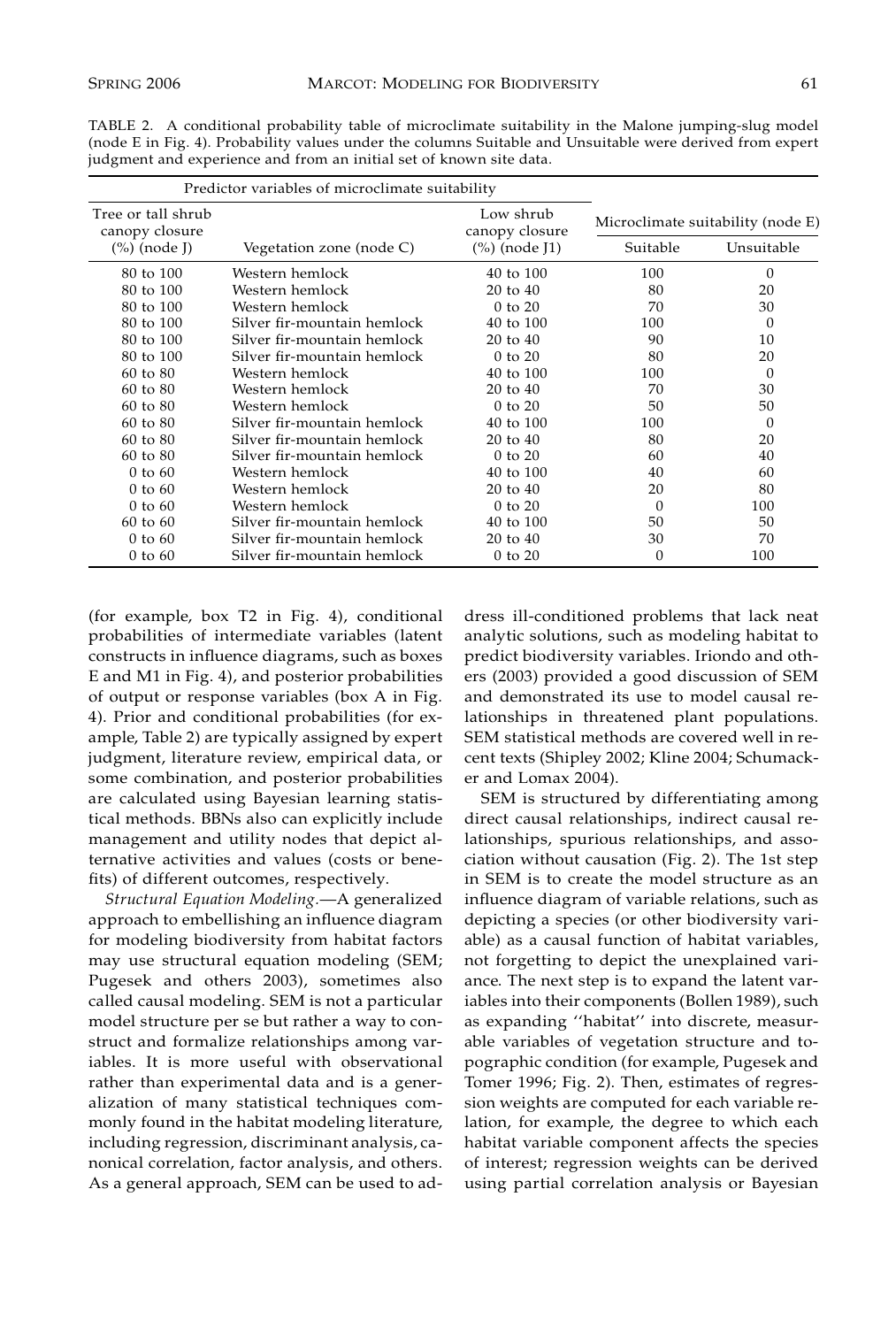conditional probabilities (discussed above). Next, measurement errors of each component variable are estimated. This step is seldom done in more traditional process or analytic modeling but is a vital part of SEM and can usefully depict the amount of uncertainty in the habitat-biodiversity relations represented in the model. Measurement error and uncontrolled variation are the inescapable hallmark of observational studies, such as retrospective studies (for example, Montes and others 2005) and time- or location-based comparison studies (Benedetti-Cecchi 2001; Bro and others 2004).

The final SEM model is a depiction of specific variable relations, the strength of their relations, and the degree of uncertainty of those variables and their relations. The aim of SEM is to test the hypothesized underlying causal relations among variables by analyzing their covariance structure. This is done by using goodness-of-fit tests to evaluate the congruence between the variance-covariance matrix derived from observational data to that suggested by the hypothetical causal structure (the predicted moment matrix). Many methods of estimation in SEM can be used for this final analysis step. They typically include maximum likelihood estimation (MLE) with multivariate normal data and a large sample size (about  $200+$  observations); weighted least squares (WLS; also called asymptotically distribution free) methods with continuous but nonnormal data; and polychoric correlation analysis with ordinal variables, which computes correlation between unobserved normal variables and then uses WLS. A number of software packages are available specifically for SEM including LISREL, EQS, AMOS, and CALIS (Iriondo and others 2003), and some general statistical packages such as SYSTAT have procedures for doing SEM.

*Information-theoretic Modeling.*—Another class of modeling is based on information theory (Anderson and others 2000; Burnham and Anderson 2002). These models depict relations and predictions as likelihoods. Informationtheoretic models have become somewhat popular recently in the wake of some authors deemphasizing the value of traditional statistical testing of null hypotheses (Guthery and others 2001). They suggest that likelihood analysis in information-theoretic models can at least partially replace null hypothesis testing (Anderson and others 2000) and that structuring our understanding as reliable knowledge has priority over letting statistical tools dictate how we test and understand ecological relations. This philosophy fits well with use of influence diagrams and their quantitative cousins, which force us to 1st frame the research hypothesis and causal relations among variables before determining the statistical hypotheses and significance of relationships among variables.

Anderson and others (2001) and Anderson and Burnham (2002) offered caveats on avoiding spurious findings and misuse of information-theoretic models in wildlife studies, including suggestions on avoiding problems of analytic methods and on framing the basic question. Properly framing the initial influence diagram to correctly represent potential surrogates and various relationships among variables (Fig. 2) could go a long way to avoiding such pitfalls and creating more useful models.

*Other Modeling Approaches.*—A host of other modeling approaches can tier from the influence diagram framework including Markov chain, transition matrix, and loop analysis or graph theory models to depict ecological succession, vegetation growth and development, ecosystem disturbance, and community structure and ecosystem process. Specific models of these types are many and include VDDT (Barrett 2001; ESSA 2005), SITES (Andelman and others 1999), SELES (Fall undated), MARXAN (Ball and Possingham 2000), ECOSIM and ECOPATH (Pauly and others 2000), BioMapper (Hirzel and others 2002), and PATH (Schumaker 1992). Influence diagrams also can serve as the basis for more traditional species-habitat relationships models including habitat suitability index, habitat effectiveness, and habitat evaluation procedures models (for example, Roloff and Kernohan 2000).

#### **DISCUSSION**

### *Limitations of Habitat Models*

Habitat models address only a few biodiversity variables directly (namely, structural aspects of communities and ecosystems, Table 1), but can indirectly serve as surrogates to other biodiversity variables to varying degrees. Although habitat of species and organisms is necessary for biodiversity conservation, habitat alone usually is incomplete. Habitat models therefore will never fully serve as perfect esti-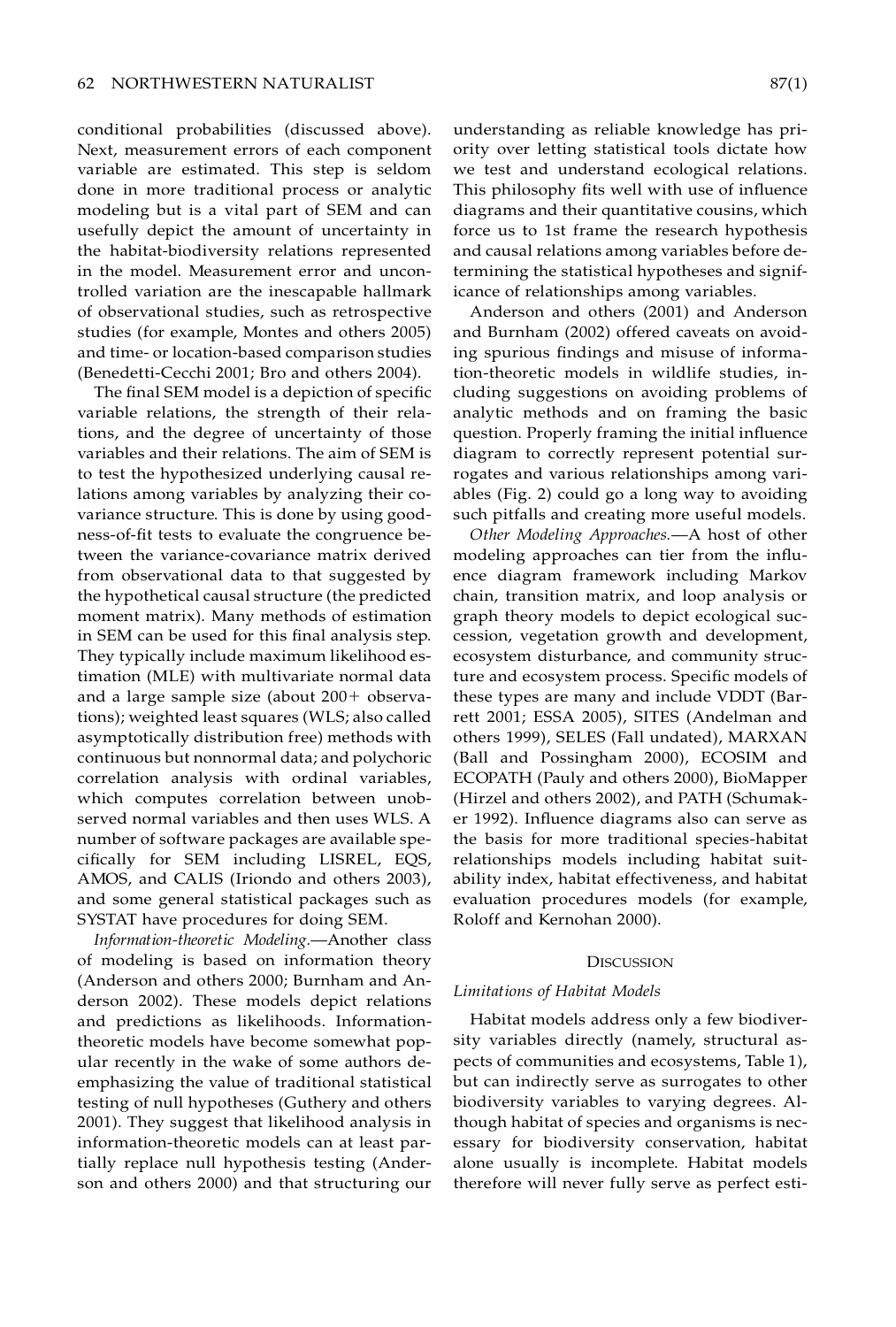mators of all biodiversity variables, regardless of the type of model used. Depending on their management objectives and information needs, managers may wish to engage other specific models to more directly estimate selected facets of biodiversity. There is only so much that habitat models can tell you about such biodiversity variables as genomes, ecological functions of species, viability of metapopulations, and ecosystem processes.

A risk-analysis approach to biodiversity conservation can entail estimating the extent to which habitat alone will provide for a specified array of biodiversity variables. This will inform the manager as to the degree to which habitat conservation or restoration will provide for biodiversity; that is, it will provide a realistic expectation of successful biodiversity conservation given management activities focused on habitat. One might also heed the discussion by Failing and Gregory (1999) of common mistakes made in designing biodiversity indicators for guiding forest management policy; their advice can help correctly structure influence diagrams from the beginning such as by attending to indicators that management can influence, identifying appropriate response variables, and using tightly-linked estimator variables. Lindenmayer and others (2000) provided a useful discussion of selecting appropriate indicators for sustainable forest management, offered caveats against use of some taxon- and species-based indicators, and suggested using and testing structure-based biodiversity indicators of vegetation stand complexity, connectivity, and heterogeneity.

## *Some Practical Guidelines*

Influence diagrams, especially when depicting causal webs, are 1 of the more useful and robust ways to begin such an indicator or surrogate modeling exercise. Influence diagrams can become the basis for many specific model forms and for quantifying relations among variables, especially habitat surrogates for biodiversity variables. Some practical guidelines for constructing useful influence diagrams are as follows.

First, the modeler should clearly define the objectives of the model, including its intended audience, use, and geographic area. Objectives should include clearly listing the variable(s) of biodiversity intended to be represented in the model, and the environmental or habitat variables that could be used in the model as surrogates or predictors.

Second, the modeler should take stock of existing knowledge regarding the biodiversity variables in the geographic area of interest or in similar ecological situations. This can include literature review, compiling data sets, and querying experts.

The modeler is then in a position to compile this information into 1 or more representations of relations among variables, that is, to build an influence diagram of causal relations between habitat and biodiversity variables. Building the influence diagram can be done with the informal aid of individual domain experts or more formally in expert panels. The resulting influence diagram then constitutes a representation of current knowledge.

Next, the influence diagrams can be used as the basis for quantitatively modeling variable relations, as with Bayesian belief networks and information-theoretic approaches. They can also serve as a basis from which to prioritize field studies to determine degree of association among variables, as with partial correlation and path regression models. Such models can be further calibrated and validated by testing and updating the model structure and incorporating data on new variable relations.

Finally, results can be conveyed to managers in terms of the degree to which specific habitat variables, and management activities affecting those variables, can be expected to influence desired biodiversity outcomes. Uncertainties in model predictions should be made clear and be part of any risk analysis.

The future of habitat modeling for biodiversity also could explore a formal approach using structural equation and information-theoretic modeling. This would explicitly quantify relations between habitat variables and biodiversity variables, and especially the uncertainties and measurement errors associated with variables and their relations, although it is still the onus of the modeler to demonstrate causation among variable relations. Any such modeling approach should have as its goal a means of informing resource managers the degree to which providing habitat alone will suffice to ensure the full array of biodiversity variables, which is likely to be far less than expected or assumed.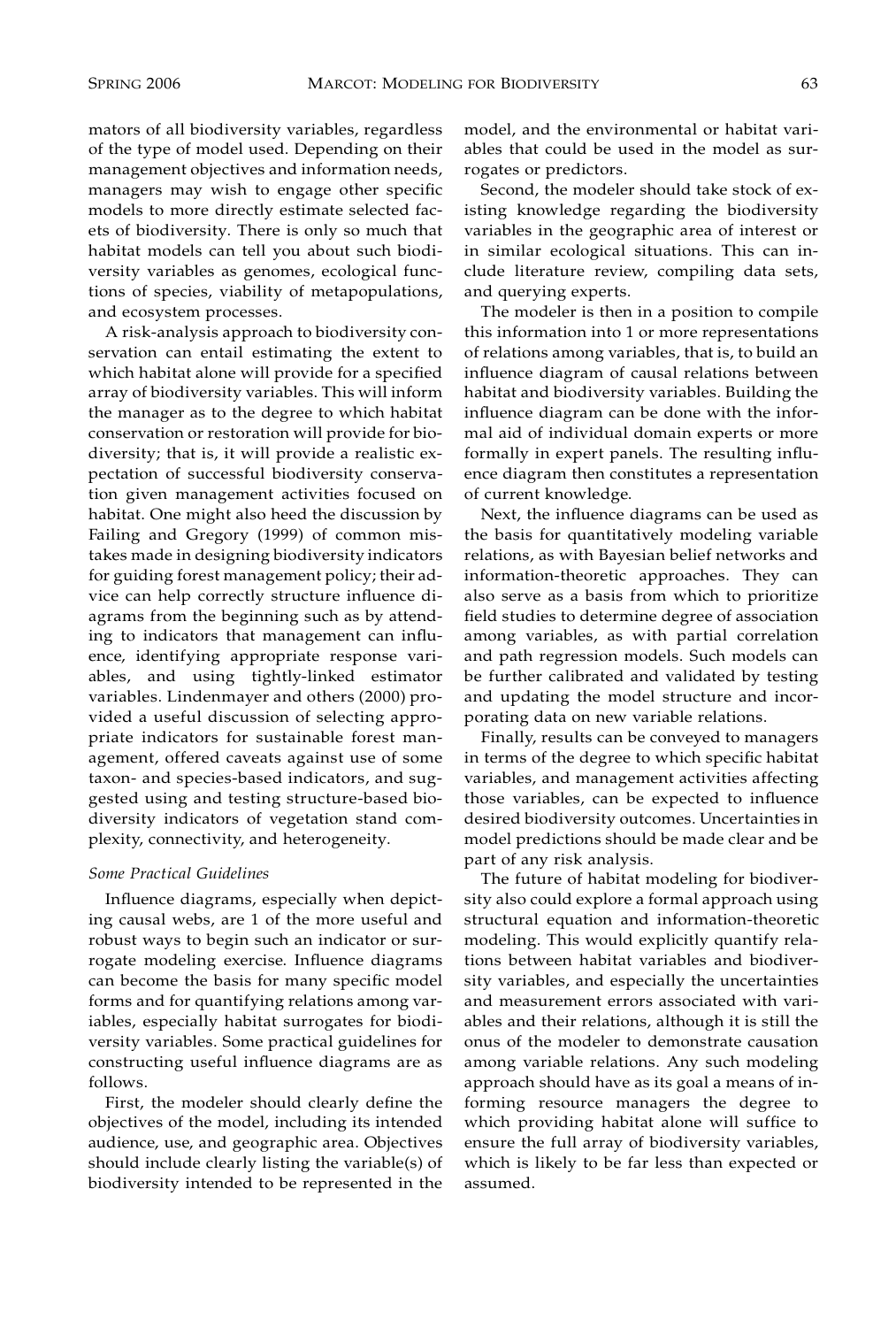### ACKNOWLEDGMENTS

Thanks to D Lee and an anonymous reviewer for their helpful reviews. Thanks to malacologists T Burke, S Dowlan, and J Roden for helping develop the slug model example under aegis of the Survey and Manage Species Program of the Northwest Forest Plan, USDA Forest Service and USDI Bureau of Land Management. Mention of commercial products and software in this paper is for information only and does not necessarily indicate endorsement by USDA Forest Service.

### LITERATURE CITED

- ANDELMAN S, BALL I, DAVIS F, STOMS D. 1999. SITES v1.0: an analytical toolbox for designing ecoregional conservation portfolios. A manual prepared for The Nature Conservancy. Available at: http://www.biogeog.ucsb.edu/projects/tnc/ toolbox.html.
- ANDERSON DR, BURNHAM KP. 2002. Avoiding pitfalls when using information-theoretic methods. Journal of Wildlife Management 66:912–918.
- ANDERSON DR, BURNHAM KP, GOULD WR, CHERRY S. 2001. Concerns about finding effects that are actually spurious. Wildlife Society Bulletin 29:311– 316.
- ANDERSON DR, BURNHAM KP, THOMPSON WL. 2000. Null hypothesis testing: problems, prevalence, and an alternative. Journal of Wildlife Management 64:912–923.
- BALL I, POSSINGHAM H. 2000. Marxan (v1.7) marine reserve design using spatially explicit annealing. A manual prepared for The Great Barrier Reef Marine Park Authority. Brisbane, Australia: University of Queensland. Available at http:// www.ecology.uq.edu.au/marxan.htm.
- BARRETT TM. 2001. Models of vegetation change for landscape planning: a comparison of FETM, LANDSUM, SIMPPLLE, and VDDT. Ogden, UT: USDA Forest Service, Rocky Mountain Research Station. General Technical Report RMRS-GTR-76- WWW. 14 p.
- BARVE N, KIRAN MC, VANARAJ G, ARAVIND NA, RAO D, SHAANKER RU, GANESHAIAH KN, POULSEN JG. 2005. Measuring and mapping threats to a wildlife sanctuary in southern India. Conservation Biology 19:122–130.
- BENEDETTI-CECCHI L. 2001. Beyond BACI: optimization of environmental sampling designs through monitoring and simulation. Ecological Applications 11:783–799.
- BOLLEN KA. 1989. Structural equations with latent variables. New York, NY: John Wiley & Sons. 528 p.
- BRO E, MAYOT P, CORDA E, REITZ F. 2004. Impact of habitat management on grey partridge populations: assessing wildlife cover using a multisite

BACI experiment. Journal of Applied Ecology 41: 846–857.

- BURNHAM KP, ANDERSON D. 2002. Model selection and multi-model inference. New York, NY: Springer Verlag. 496 p.
- BURTON K. 2003. Sending surrogates to the rescue. Endangered Species Bulletin 28:22–23.
- CALLICOTT JB, CROWDER LB, MUMFORD K. 1999. Current normative concepts in conservation. Conservation Biology 13:22–35.
- CHIARUCCI A, D'AURIA F, DE DOMINICIS V, LAGANA A, PERINI C, SALERNI E. 2005. Using vascular plants as a surrogate taxon to maximize fungal species richness in reserve design. Conservation Biology 19:1644–1652.
- DELONG DC JR. 1996. Defining biodiversity. Wildlife Society Bulletin 24:738–749.
- DI STEFANO J. 2001. Power analysis and sustainable forest management. Forest Ecology and Management 154:141–153.
- ESSA. 2005. Vegetation Dynamics Development Tool User Guide, Version 5.1. Vancouver, BC: ESSA Technologies Ltd. 188 p.
- FABRICIUS KE, DE'ATH G. 2004. Identifying ecological change and its causes: a case study on coral reefs. Ecological Applications 14:1448–1465.
- FAILING L, GREGORY R. 1999. Ten common mistakes in designing biodiversity indicators for forest policy. Journal of Environmental Management 68:121–132.
- FALL A. Undated. SELES: a tool for modelling spatial structure and change. Victoria, BC: Gowlland Technologies. 8 p. Available at: http://www. gowlland.ca/about\_gowlland/SelesBrochure.pdf.
- GUTHERY FS, LUSK JJ, PETERSON MJ. 2001. Opportunities, the fall of the null hypothesis: liabilities and opportunities. Journal of Wildlife Management 65:379–384.
- HIGGINS SI, RICHARDSON DM, COWLING RM. 2001. Validation of a spatial simulation model of a spreading alien plant population. Journal of Applied Ecology 38:571–584.
- HIRZEL AH, HAUSSER J, PERRIN N. 2002. Biomapper 2.0. Software. Bern, Switzerland: Division of Conservation Biology. Available at: http://www.unil.ch/ biomapper.
- HUDSON RJ. 1995. Paths to conservation. In: Bissonette JA, Krausman PR, editors. Integrating people and wildlife for a sustainable future. Bethesda, MD: The Wildlife Society. p 318–322.
- IRIONDO JM, ALBERT MJ, ESCUDERO A. 2003. Structural equation modelling: an alternative for assessing causal relationships in threatened plant populations. Biological Conservation 113:367– 377.
- JENSEN AL, JENSEN FV. 1996. MIDAS—an influence diagram for management of mildew in winter wheat. In: Horvitz E, Jensen F, editors. Proceed-